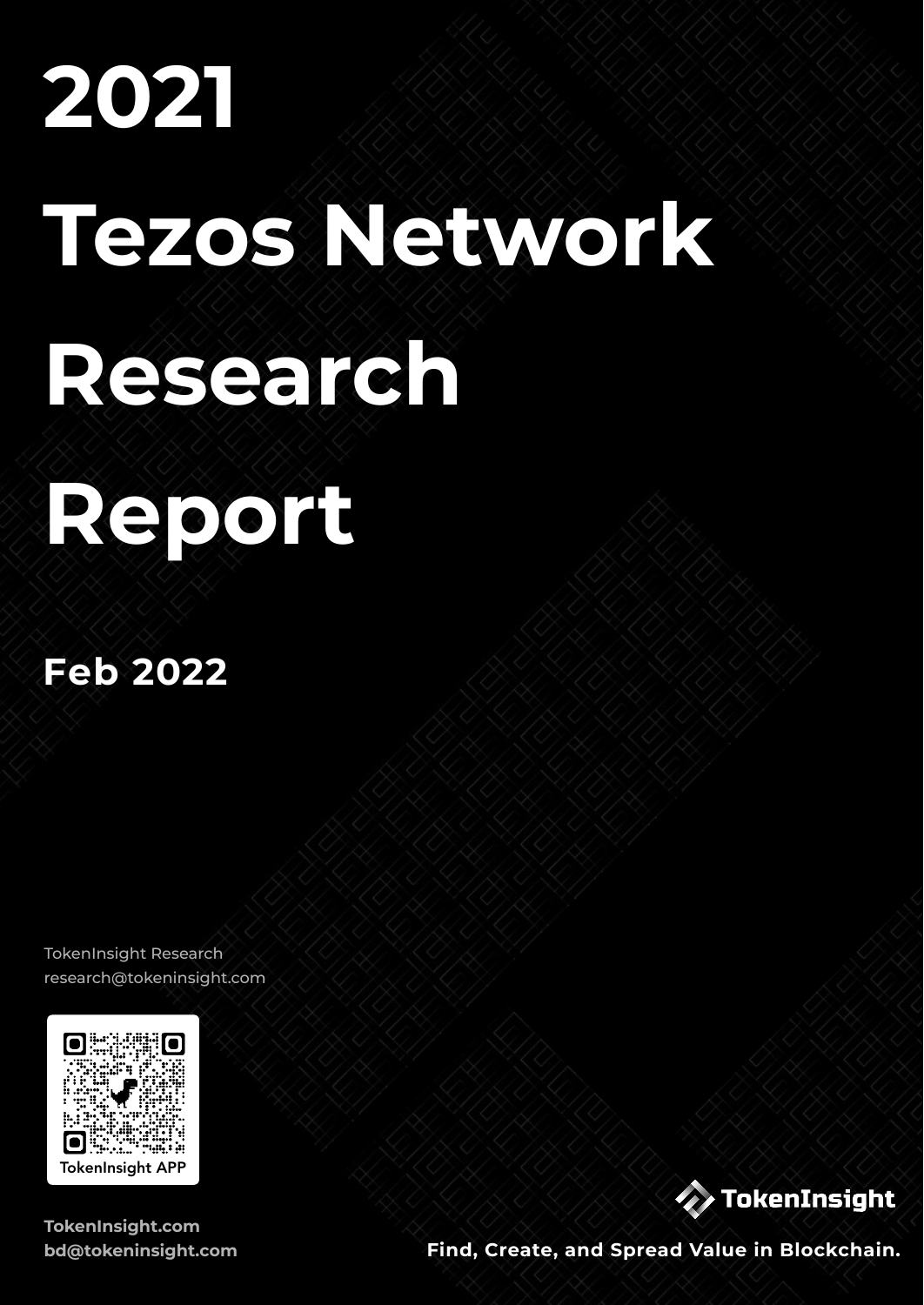- ① Since 2018, The Tezos blockchain has been in operation based on an LPOS (Liquid Proof-of-Stake) mechanism to maintain its network. Nodes with more than 8,000 tez can serve as "Bakers" maintaining the network operation to earn token rewards.
- ② Tezos' "self-amendment" mechanism allows network upgrades through on-chain voting. At the time of writing, Tezos has witnessed seven upgrades without risky events, which has proven the feasibility of the mechanism to some extent. The proposal for the eighth round of upgrade "Hangzhou" has been submitted.
- ③ At the launch of the Tezos mainnet, the initial supply of tez (XTZ) was 763 million, increasing at a rate of 5% per year. As of December 21, 2021, its circulating supply was 798,218,725 tez.
- ④ The Tezos Foundation, TZ APAC, and ecosystem partners such as Nomadic Labs, TriliTech, and Blokhaus are working together to promote the development of the Tezos ecosystem.
- ⑤ There are over 100 DApps on Tezos, many of which focus on DeFi and NFTs. Although its NFT marketplaces have seen positive growth in the trading volume and user base, for now, Tezos is still exploring such hot areas of GameFi and DeFi 2.0.
- ⑥ Since the second half of 2021, The Tezos blockchain has been achieving eye-catching performance in the NFT track, with applications such as Hic et nunc and objkt.com recording considerable growth in the trading volume and number of users over the past three months. Meanwhile, Grammy, Red Bull Racing and McLaren have chosen Tezos blockchain as their technical partner.
- ⑦ Tezos ranks 33rd in terms of its on-chain asset scale among public chain networks. According to the data, Tezos still has room for development compared to the leaders, both in terms of its TVL and the number of protocols.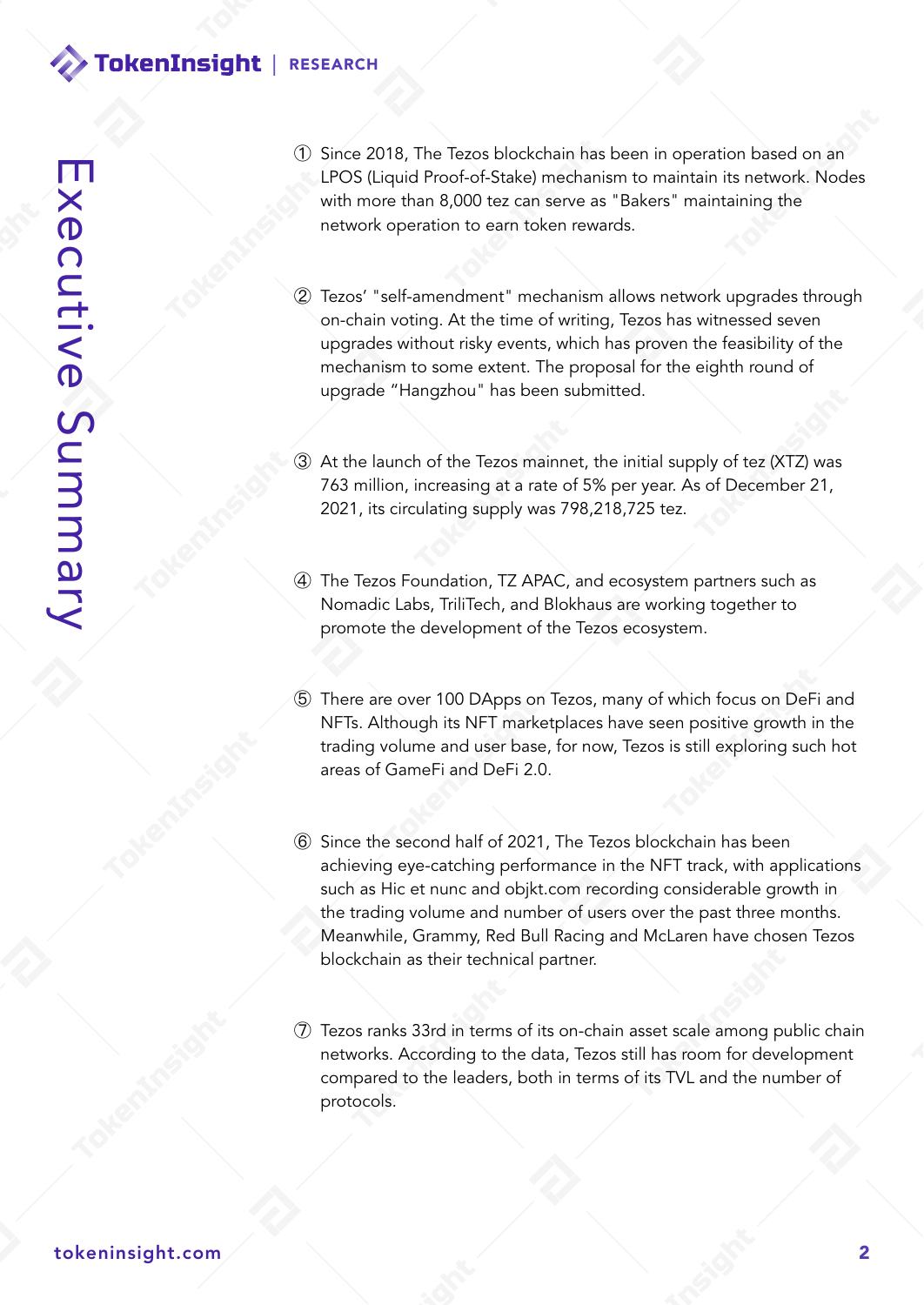| <b>Executive Summary</b>               | 2  |
|----------------------------------------|----|
| Introduction of Tezos                  | 4  |
| <b>Consensus Mechanism</b>             | 4  |
| Self-amendment                         | 5  |
| <b>Token Economics</b>                 | 6  |
| Development Progress of Tezos          |    |
| Partnerships                           | 8  |
| <b>TZ APAC</b>                         | 8  |
| <b>Ecosystem Partners</b>              | 8  |
| <b>Other Partners</b>                  | 9  |
| The Ecosystem of the Tezos Network     | 10 |
| <b>Key Projects</b>                    |    |
| Assets on the Tezos Blockchain         | 13 |
| The Tezos Development in the NFT Field | 14 |
| <b>Social Media and Community</b>      | 15 |
| Competitors                            | 15 |
| Summary                                | 16 |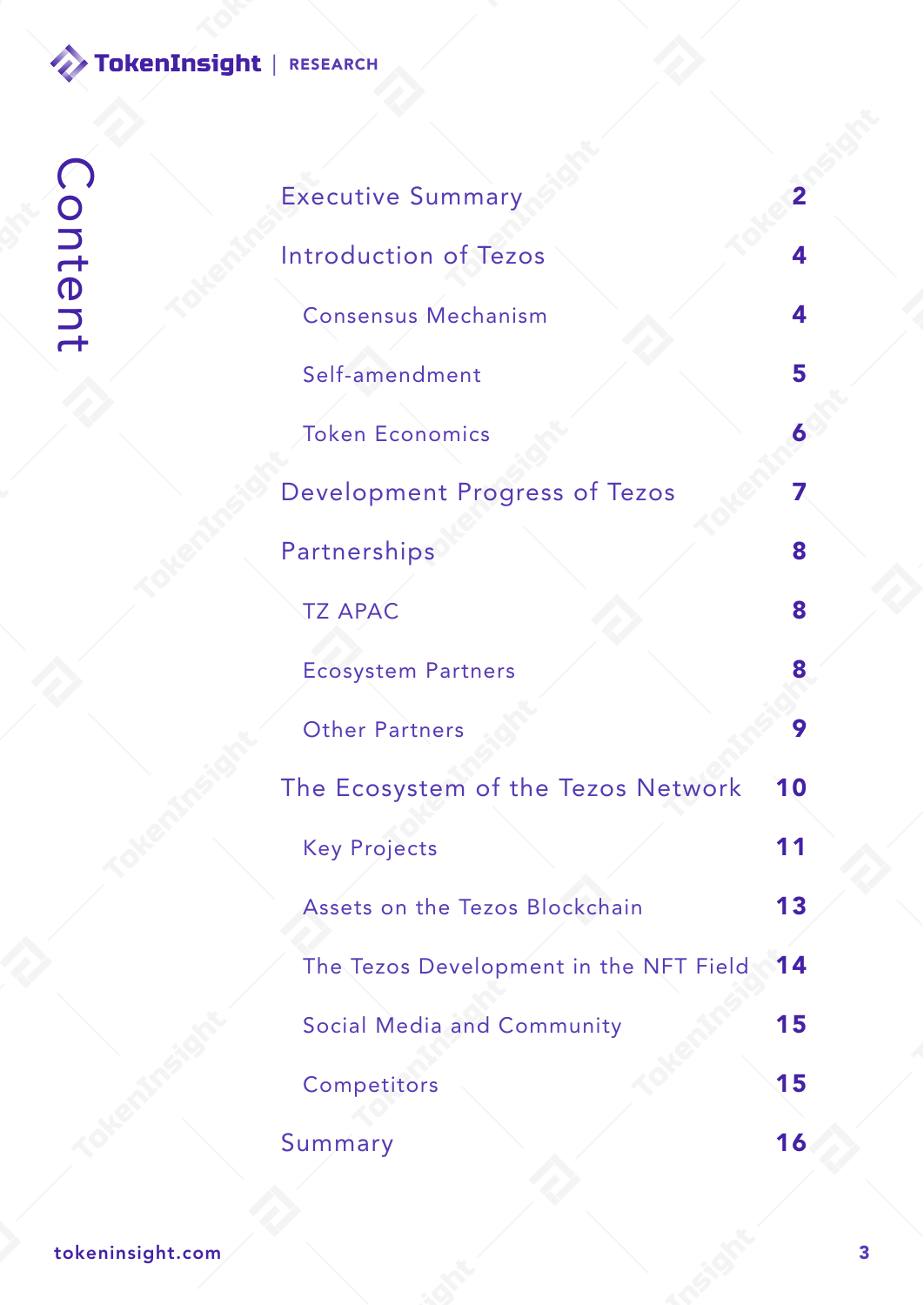INTRODUCTION OF TEZOS

#### Tezos Is a Decentralized Public Chain With a Self-Amendment Mechanism.

Tezos is a decentralized public chain launched in October 2018. According to its whitepaper, Tezos adopts an LPOS (Liquid Proof-of-Stake) mechanism to maintain network operation with a self-amendment mechanism. Developers can use Michelson to develop applications on this public chain.

The self-amendment mechanism of Tezos is designed after considering the upgrading need for public blockchain networks. Under this mechanism, Tezos' network upgrades are achieved through on-chain voting, avoiding the potential risk of a "hard fork" for this kind of network.

The founders proposed to establish a fast, environmental-friendly, and safe public blockchain network according to the whitepaper. As of now, Tezos has been running for 3 years. As an early public chain project, compared with emerging public chains such as BSC, Solana, and Polygon, Tezos is different in light of its consensus mechanism, upgrade methods and programming language.

#### Consensus Mechanism

Tezos' network operation is safeguarded by its LPoS mechanism. In this mechanism, nodes holding more than 8,000 tez can act as "Bakers" to earn token rewards by maintaining the network. Every 8,000 tez owned by bakers can be counted as a "roll". Users who hold less than 8,000 tez can delegate their tokens to "Bakers" for getting mining incomes in proportion to the delegated tokens. At the same time, they can initiate or redeem their delegation at any time. In contrast, EOS holders face a certain lock-up period to delegate mining nodes. In this sense, Tezos' LPOS mechanism is more flexible for delegators. According to the data published by tzkt.io, Tezos has more than 400 Bakers around the world, including Coinbase, Binance, Kraken, etc.

**‣**The Top 5 Bakers in the Tezos Network



Coinbase 11,633 Rolls



Source: [tzkt.io](http://tzkt.io)

**Binance** 6,697 Rolls



5,654 Rolls



Pos.dog 4,332 Rolls



Ever.stack 4,083 Rolls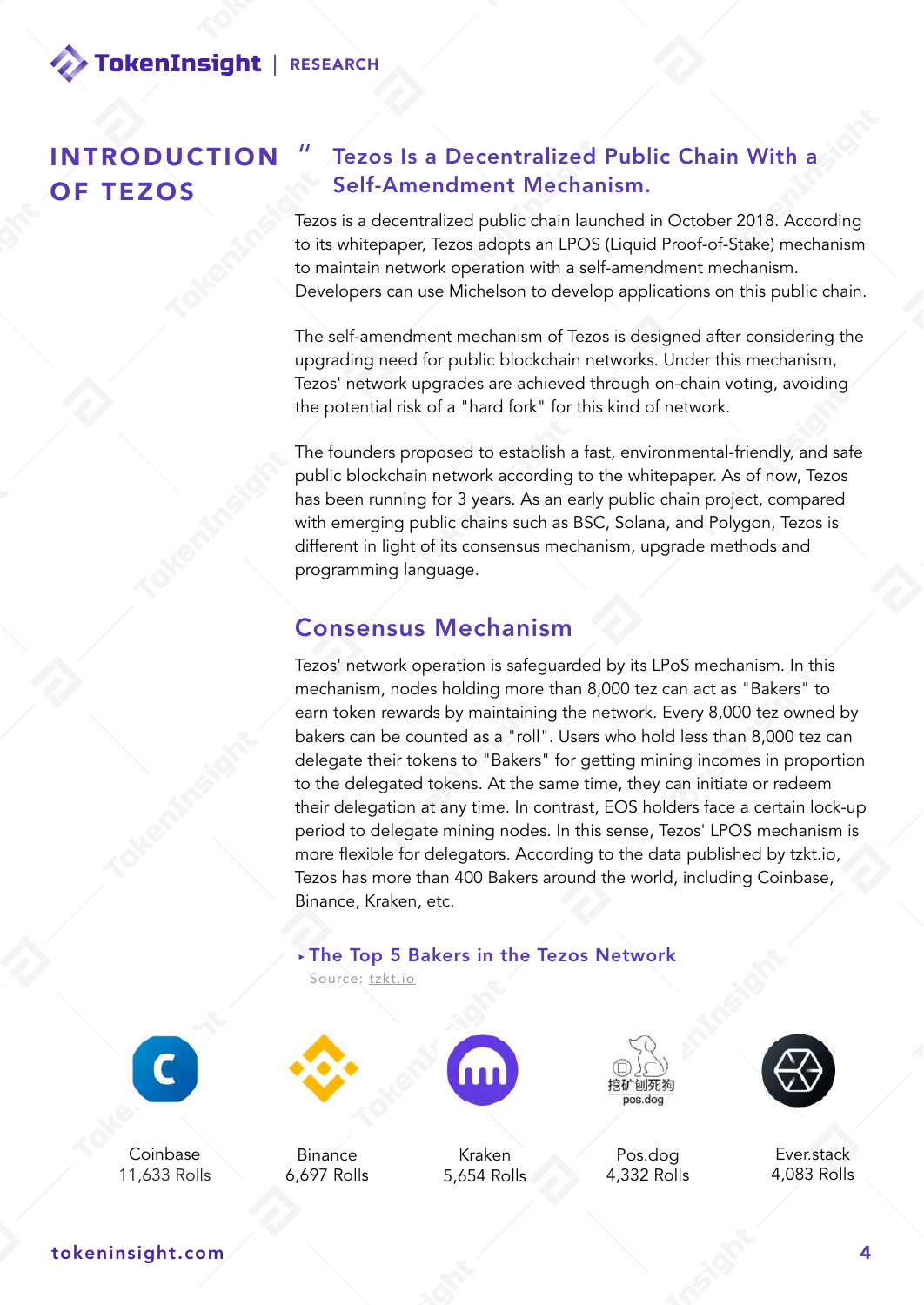Babylon

Cartage

Delphi

**Florence** 

Granada

Edo

#### Self-Amendment

A self-amendment upgrade mechanism was added during the design of the Tezos public chain. Through the mechanism, nodes can upgrade the network through voting to be "self-amending". When the project was launched, the hard fork problem of public chain networks attracted wide attention in the industry. The Tezos protocol hopes to solve the problem in public chain upgrades through a self-amendment mechanism, thereby reducing the risk of a community split. At the time of posting, Tezos has completed eight rounds of upgrades, namely Athens, Babylon, Cartage, Delphi, Edo, Florence, and Granada. According to Tezos' official website, the proposal for the eighth round upgrade "Hangzhou" has been submitted, which is currently in the community review stage.

#### **‣**The Main Content of Each Round of Upgrades

Source: Tezos; TokenInsight

Athens **O** Increasing gas limit per block and reducing the size of a"roll" from 10,000 to 8,000;

> Upgrading the consensus algorithm version to streamline the smart contract development;

> Increasing the gas limit of a block and each operation for the second time, and optimizing the calculation formula of Baker;

Leveling up Gas limit and reducing storage cost;

Adding Sapling and BLS12-381 to improve the anonymity and privacy of network interactions;

Optimizing the self-amendment mechanism to speed up network upgrades;

Introducing Liquidity Baking to decrease gas consumption;

The purpose of the self-amendment mechanism by Tezos is in hope that nodes can be upgraded through voting. Up to now, the network has seen eight rounds of upgrades without risky events, which has proven the feasibility of the mechanism to some extent. In the current blockchain industry, this is no longer the only requirement for a public chain from users. Excellent computing power and a diverse ecosystem are the keys to attracting and retaining them.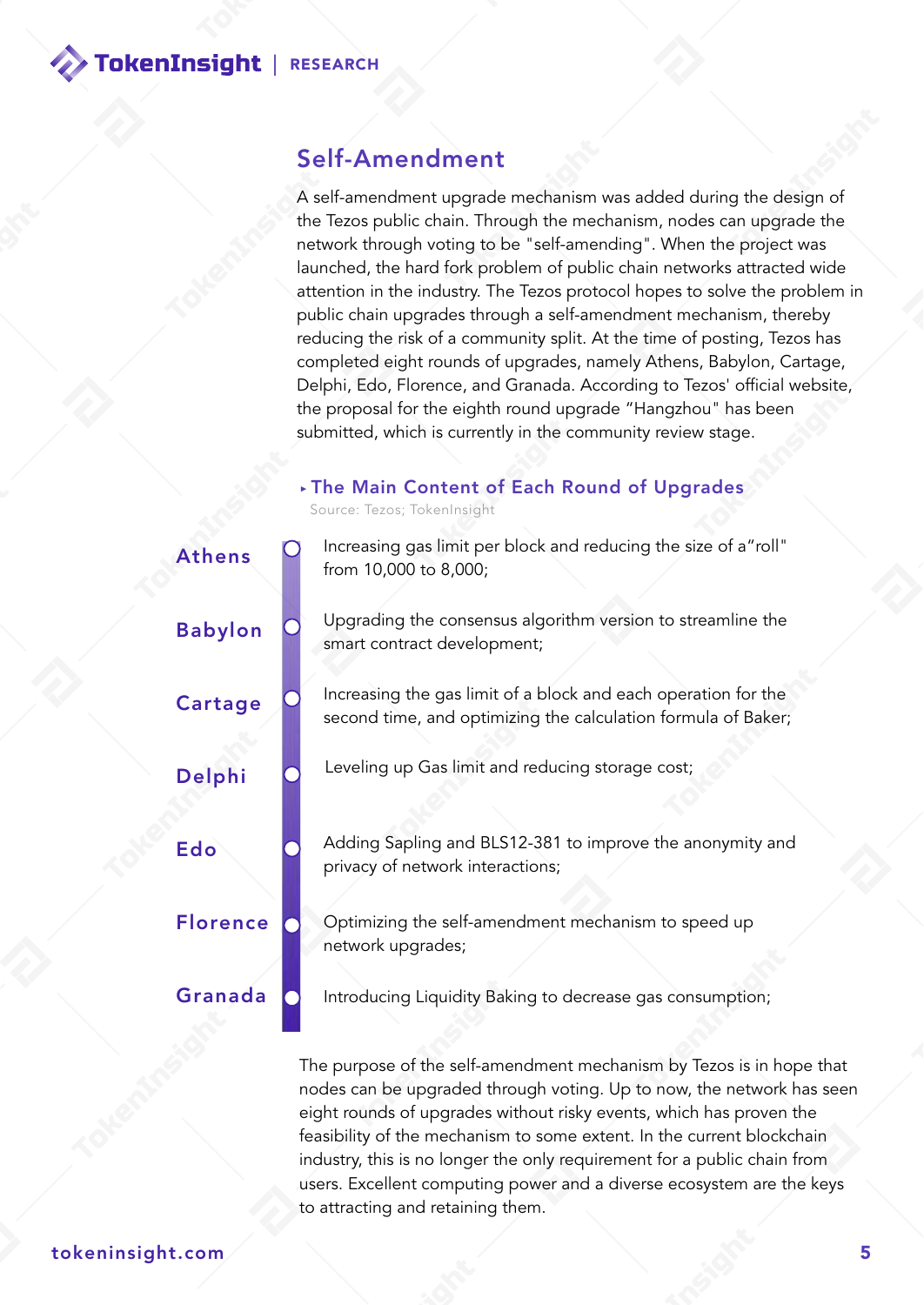#### Token Economics

In the LPOS consensus mechanism of Tezos, tez (XTZ) represents the governance right of the public chain. At the launch of the Tezos mainnet, the total number of tez was 763 million, 607 million of which were issued to early fundraising participants. 76 million were held by the Tezos Foundation, with tez being issued by a 5% increase each year. As of December 21, 2021, its circulating supply is 798,218,725 tez. At the same time, 75.35% of the addresses of tez holders have staked their tokens.



Governance mechanism: token holders can participate in network governance. They can delegate their tokens or become Bakers to secure the network. To be specific, the Bakers submits a proposal on-chain while other nodes will vote for the proposal. After it is approved, the proposal will be run on a test chain. Then, Bakers will vote based on the operation results of the tested proposal to decide whether it should go live on the mainnet.

#### **‣**The Governance and Voting Mechanisms

Source: Tezos

| <b>Stages</b> | Main Task                                                                                                               |
|---------------|-------------------------------------------------------------------------------------------------------------------------|
| Proposal      | Bakers submit proposals on the chain with up to 20 proposals in each<br>Proposal Period.                                |
| Exploration   | The Baker in the Tezos network votes on the top-ranked proposal.                                                        |
| Testing       | The test chain is started, and the passed proposal will run on the test chain<br>to test the actual effect of the plan. |
| Promotion     | This vote determines whether the proposal can be activated as the mainnet.                                              |
| Adoption      | Developers and bakers adapt the code and infrastructure according to the<br>voting results to complete the upgrade.     |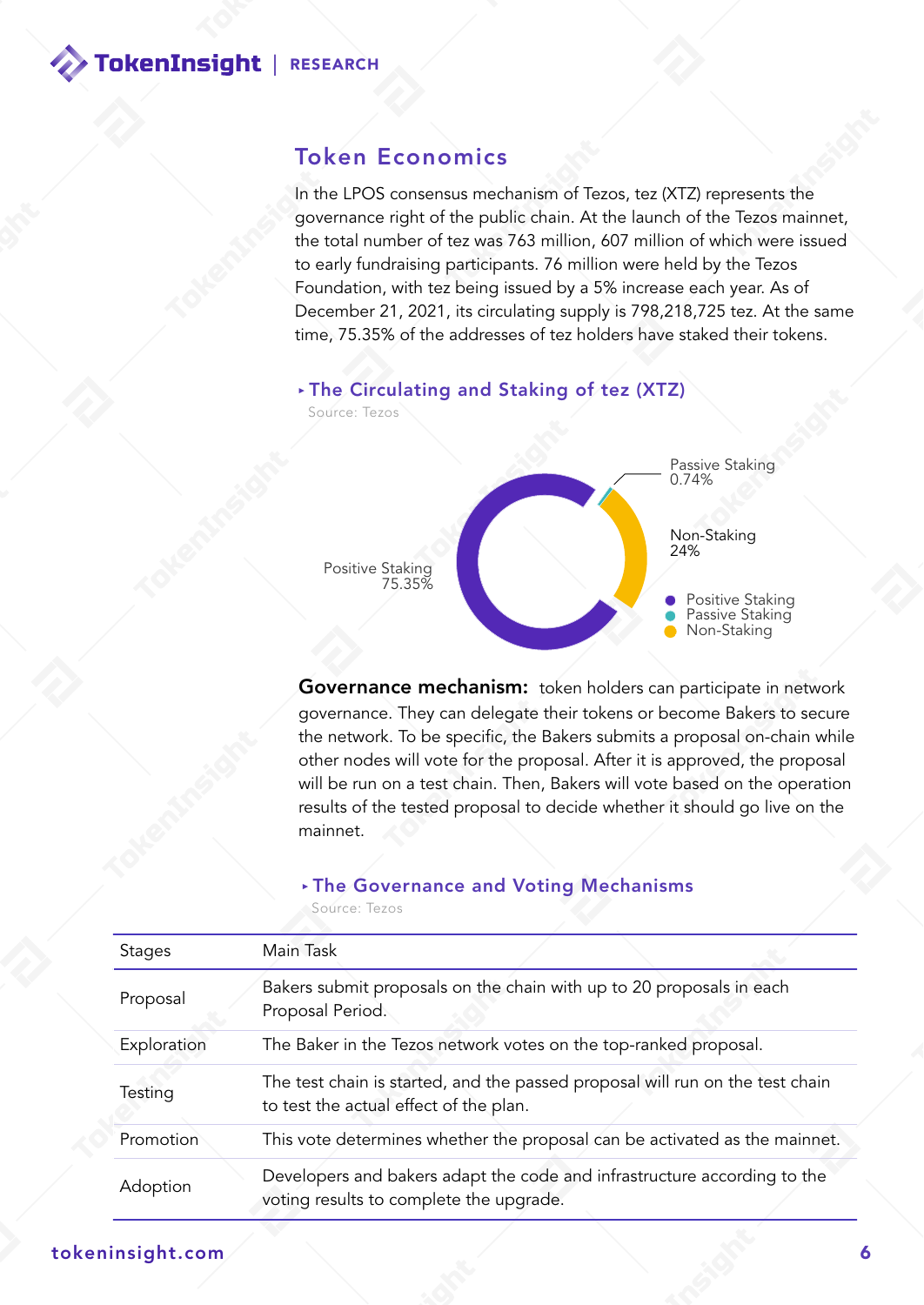#### DEVELOPMENT PROGRESS OF **TEZOS**

The founders of Tezos, Kathleen and Arthur, released the whitepaper in 2014, in which they proposed the idea that the blockchain network can establish a self-amendment mechanism by granting nodes voting rights. In 2017, Tezos launched an ICO through the Foundation and raised a total of 65,627 BTC and 361,122 ETH, for a total of \$232 million, making it the highest funded project at the time. In 2018, the mainnet was officially launched. In February 2019, Tezos achieved its first upgrade through a self-amendment mechanism.

#### **‣**Turning points for Tezos

Source: TokenInsight

| Time         | Milestones                                                                                  |
|--------------|---------------------------------------------------------------------------------------------|
| 2014.09      | Tezos released whitepaper.                                                                  |
| 2016.09      | Tezos published source code on GitHub.                                                      |
| 2017.06      | Tezos launched an ICO through the foundation, raising a total of \$232m.                    |
| 2018.06      | Tezos mainnet launched.                                                                     |
| 2019.02      | For the first time, Tezos realized self-amendment without a hard fork.                      |
| 2020.09      | French bank Societe Generale chose Tezos as the central bank's digital<br>currency network. |
| 2021-Present | Hic Et Nunc went live, followed by DApps like objkt.com and Henext on<br>Tezos mainnet.     |

At the beginning of the project, there is a disagreement between the foundation and the management team, which stalled the development of the network for a while, but as the problem was solved, Tezos development was gradually on the right track. In September 2020, Societe Generale selected Tezos as a CBDC test member. Tezos Foundation has provided support and fund for developers to build on Tezos. From March 2021 to date, the Tezos Foundation has helped developers from 33 countries to develop the network.

#### **‣**The Contribution of Tezos Foundation to the Tezos **Network**

Source: Tezos; TokenInsight

33 Countries where grantees are based

69% Accept rate with over 180 proposals received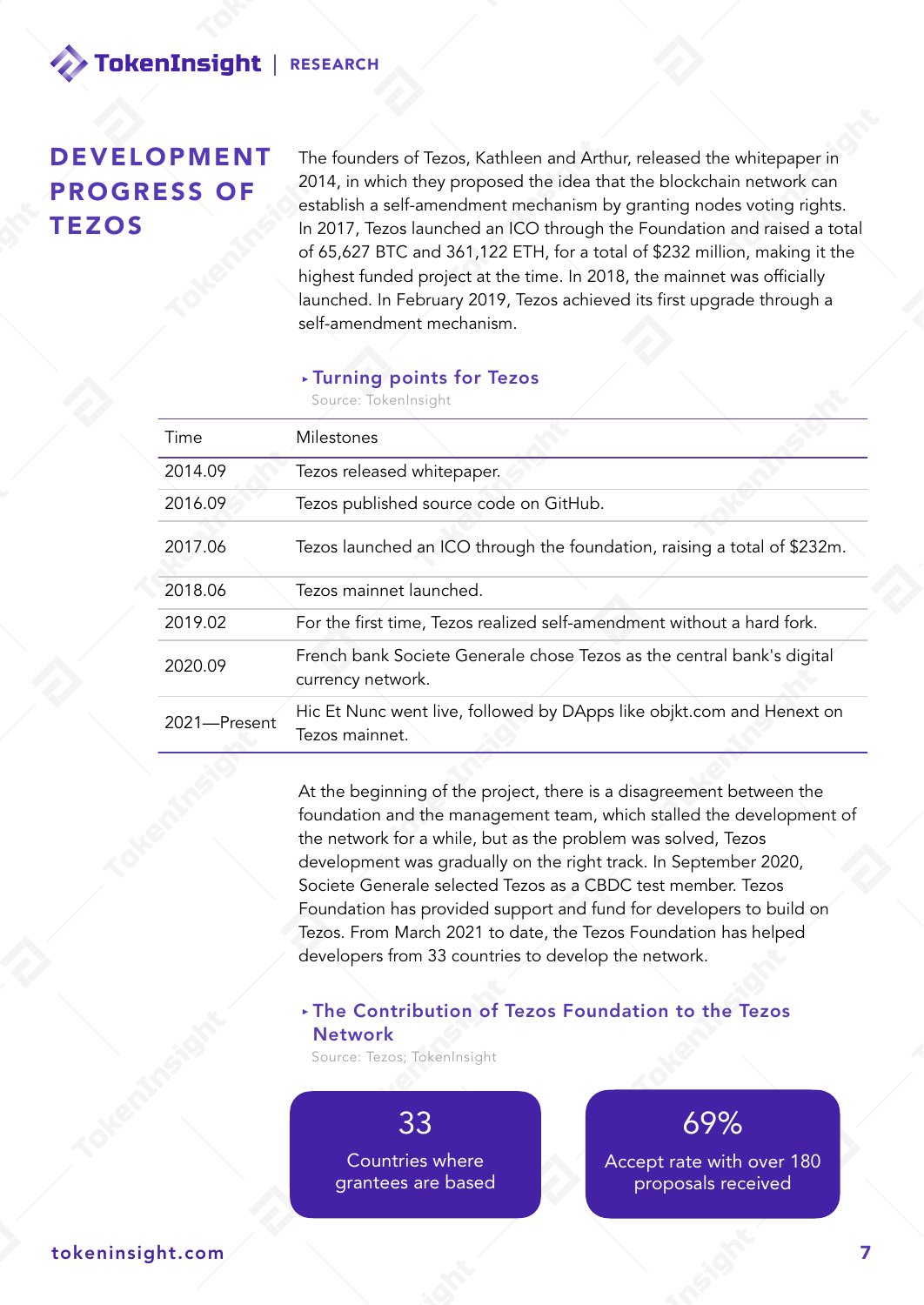#### PARTNERSHIPS

The development of Ethereum depends on the support from its partners and communities, so does Tezos. The successful Tezos fundraising has provided the Tezos Foundation with enough resources to provide support to developers. At the same time, other partners have also contributed to the Tezos development collectively.

#### TZ APAC

Supported by the Tezos Foundation, TZ APAC is a blockchain adoption entity that focuses on Asian markets. It aims to be a supporter of the development of Tezos network applications. Meanwhile, TZ APAC brings together experts, stakeholders, companies, and governments in Asia to develop blockchain strategies. According to open data, the services provided by TZ APAC include project financing, resource guidance, strategic consulting, corporate management, etc. Since its establishment, TZ APAC has provided consulting services for more than thirty projects, assisting in fundraising totaling more than \$2m.

#### **‣**The Partnership of TZ APAC

Source: TZ APAC; TokenInsight



#### Ecosystem Partners

#### Nomadic Labs

Nomadic Labs is working on the core development, evolution, and adoption of Tezos in France, Luxembourg, and Belgium. It provides solutions for companies and institutions to adopt the Tezos blockchain for their business needs. Nomadic Labs solutions include:

- Economic Protocol, a channel for Nomadic Labs to introduce proposals related to new features to the Tezos community.
- Octez: a Tezos-related development tool.
- Umami: a Tezos desktop wallet.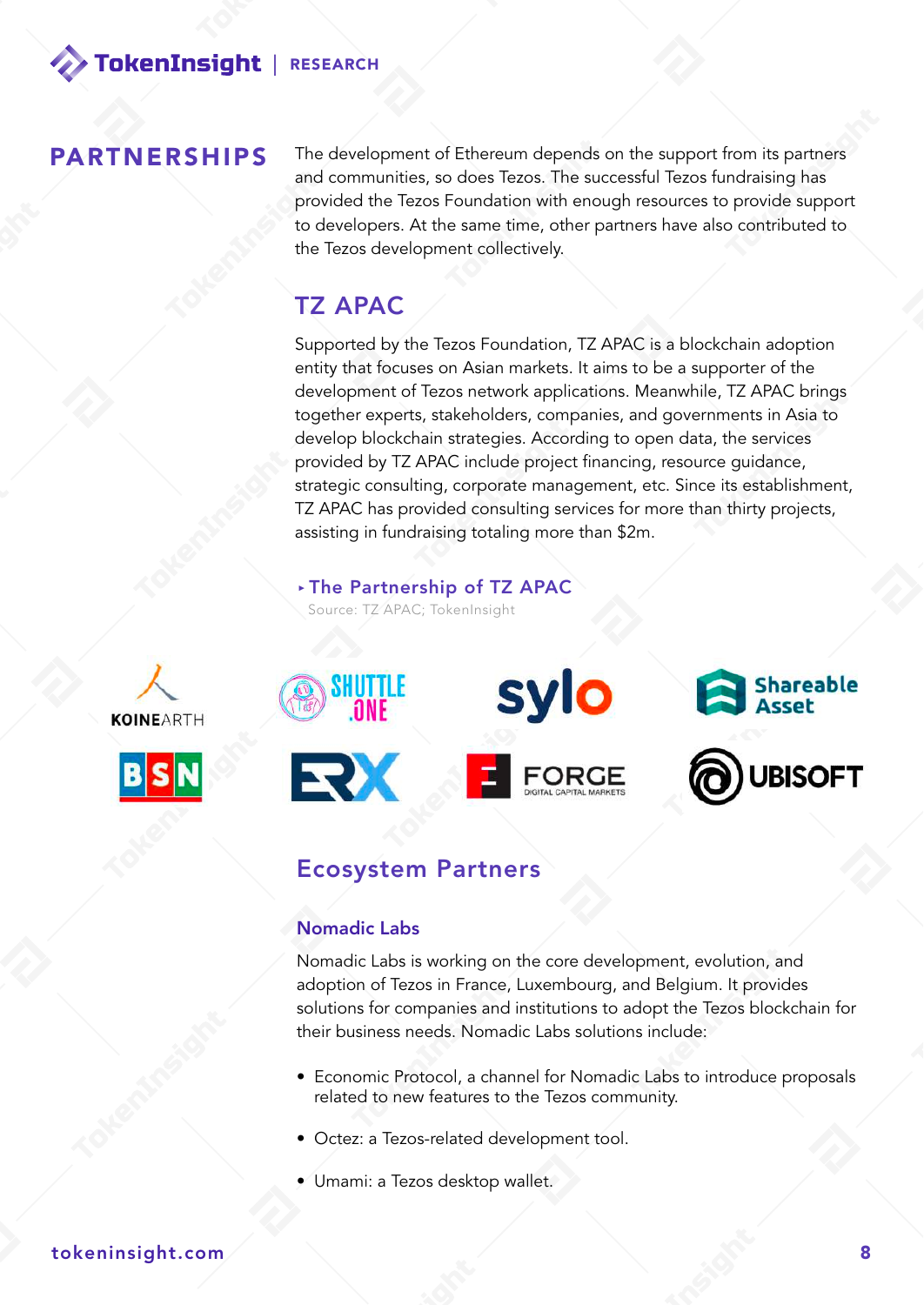#### TriliTech

Headquartered in London, TriliTech is a center established by developers and technology professionals focusing on the research and development of the Tezos blockchain. Its goal is to further the development of the Tezos on-chain and off-chain ecosystems.

#### Blokhaus

Blokhaus is a marketing organization that focuses on marketing, sponsorships, partnership initiatives, advertising, PR, and more for the Tezos ecosystem.

#### Other Partners

With the help of the Tezos Foundation and partners such as TZ APAC, the Tezos ecosystem is continuously developing, with new partnerships being established. In March 2021, artist Mike Tyka released his NFT work on the Tezos NFT marketplace. Subsequently, the Tezos ecosystem entered into technical partnerships with well-known companies such as Formula One teams, Red Bull Racing and McLaren Racing, and the Grammys to launch NFT products.

#### **‣**Tezos Partners in the NFT Sector

Source: Tezos; TokenInsight



 Red Bull Racing Honda has reached a technical partnership with Tezos and plans to launch Red Bull Racing Honda's first series of NFTs on Tezos.

 Tezos teamed up with McLaren Racing to launch NFT, where fans can purchase and assemble their own collection of McLaren Racing.



 NFT platform OneOf and Grammy signed a three-year cooperation agreement with Tezos. The platform will release NFTs for the 64th, 65th and 66th Grammy Awards.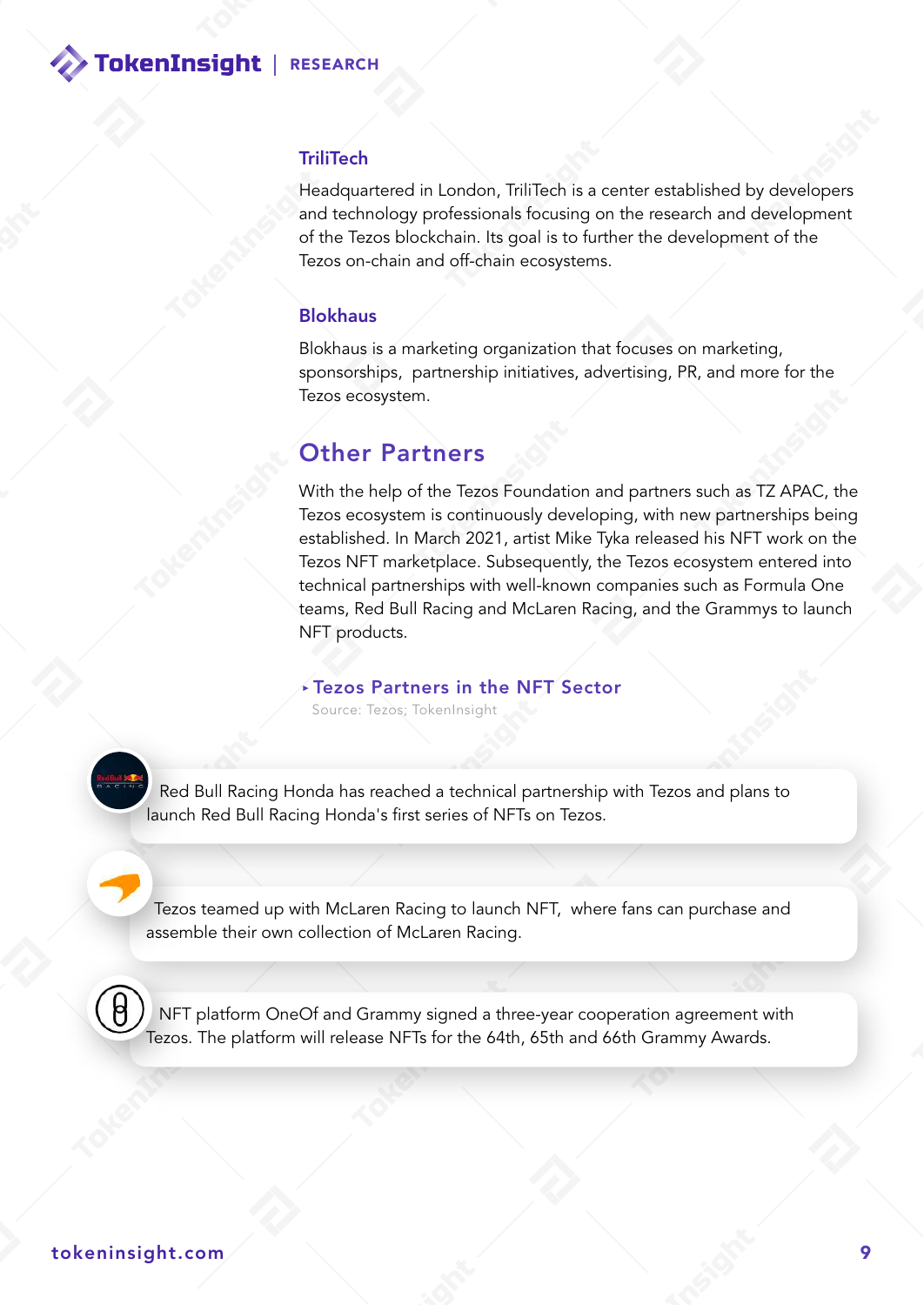#### THE ECOSYSTEM OF THE TEZOS **NETWORK**

It is reported that a diverse list of dApp launches and real-life use-cases occured in 2021: 16 NFT platforms, 15 NFT gaming platforms, 7 DEXes, 18 DeFi applications, 3 native oracles, and real-world applications like voting solutions launched by authorities in France, Loyalty programs, Digital identity solutions, distributing of Covid relief funds in Swiss, a Hotel Booking Platform, an Asset Value Pricing Solution, Banking services integrating Tezos (STO's and more), Intellectual Property Solutions, Marketplaces, Decentralized Carbon Credit Marketplace and others.

**‣**On-chain Applications on the Tezos Network Source: Tezos



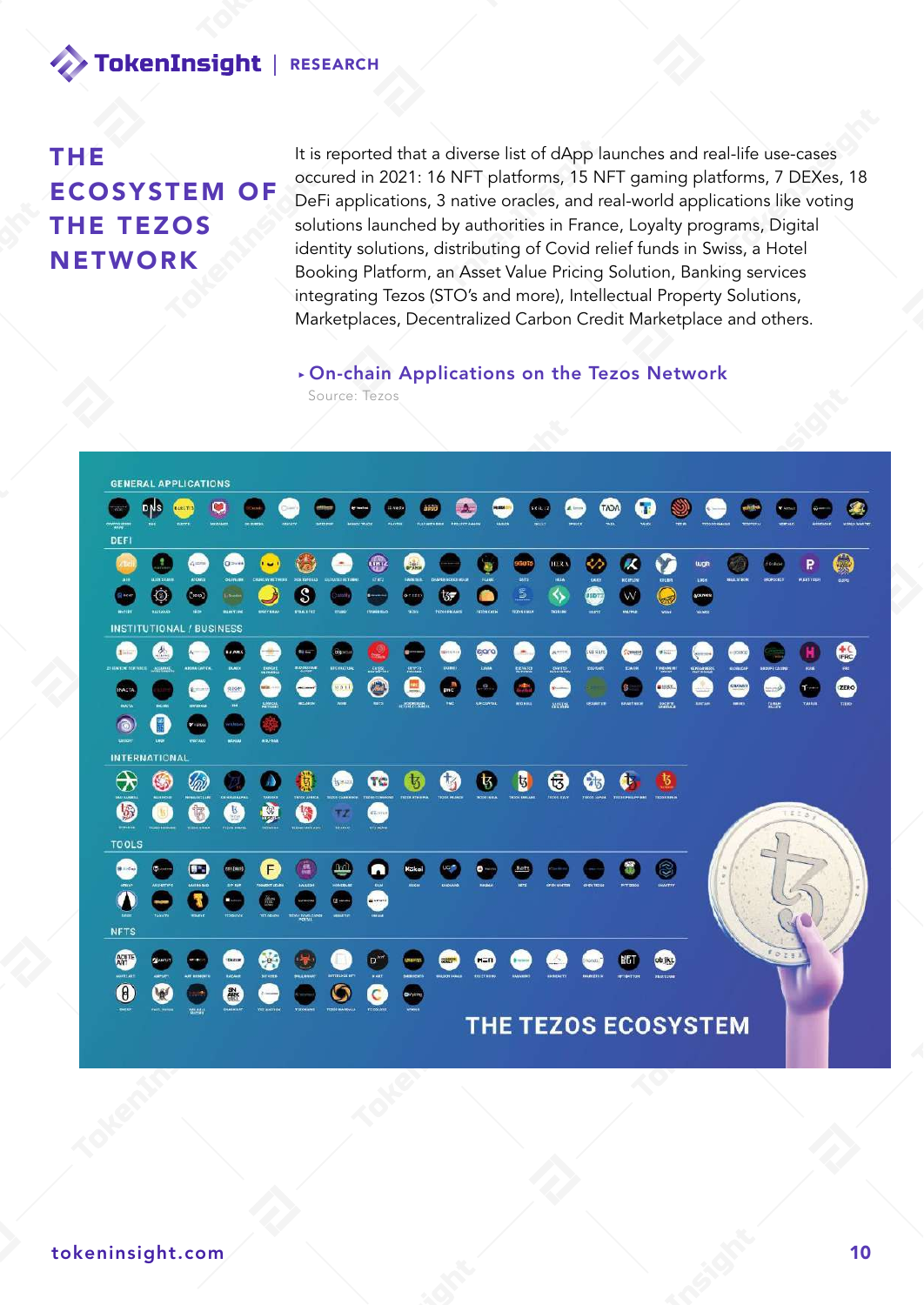According to the data of the last 30-day on-chain economic activities from DappRadar, in terms of transaction volume, the top-ranked Tezos DApps is the NFT platform: objkt.com, with QuipuSwap in second place. From the perspective of application distribution, Tezos has gained high adoption on the NFT track, especially after 2021, establishing partnerships with the Grammys, Red Bull Racing, and McLaren to enrich its NFT ecosystem. Despite that, Tezos is still exploring current hot fields such as GameFi and DeFi 2.0. Besides, most of the interactions between users and the platform are basically asset transactions.

#### **‣**The Top 6 DApps on Tezos by the 30-day Volume



#### Key Projects

Such applications as QuipuSwap, USDtz, and DOGAMÍ, are selected as examples to better understand the development of projects in the Tezos ecosystem.

QuipuSwap is an AMM DEX launched on Tezos which provides liquidity for the TZIP-16 token and XTZ. Participants can stake their tokens to get a part of the trading fee from the DEX. On the other hand, the staked XTZ will be delegated to Bakers to mine through the smart contract. Thus, liquidity providers of the XTZ trading pair will be rewarded. At the same time, the XTZ stakers have the right to govern the protocol.

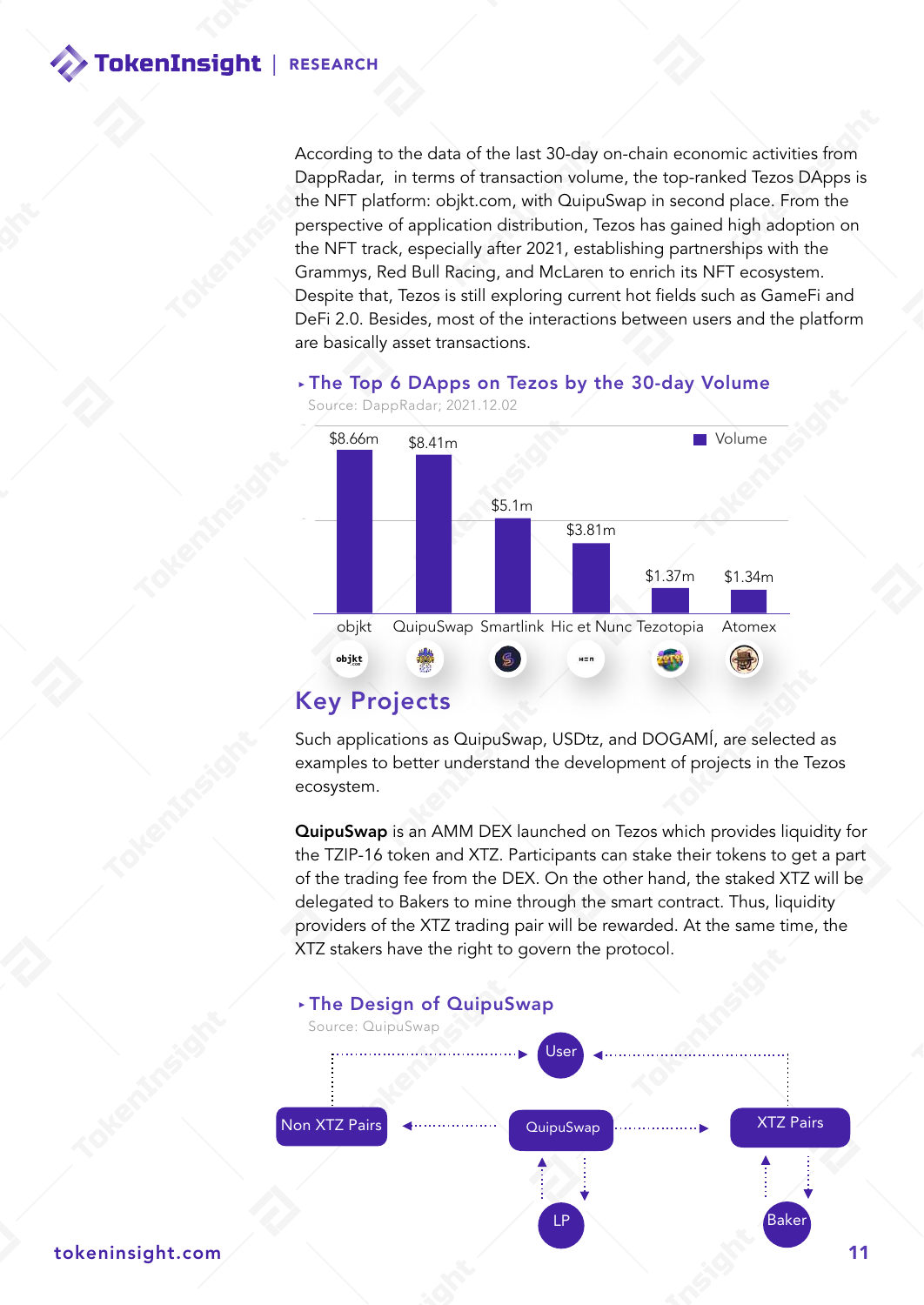According to DappRadar, QuipuSwap has been the DApp with the highest volume on the Tezos network for the last 30 days. As a DEX, it provides liquidity for digital assets on the network. QuipuSwap's transaction volume in the second half of this year enjoyed good growth. The average daily transaction volume in Q3 increased by 126% compared to Q2. Although the transaction volume fell in Q4, it still increased more than 80% compared to Q2.

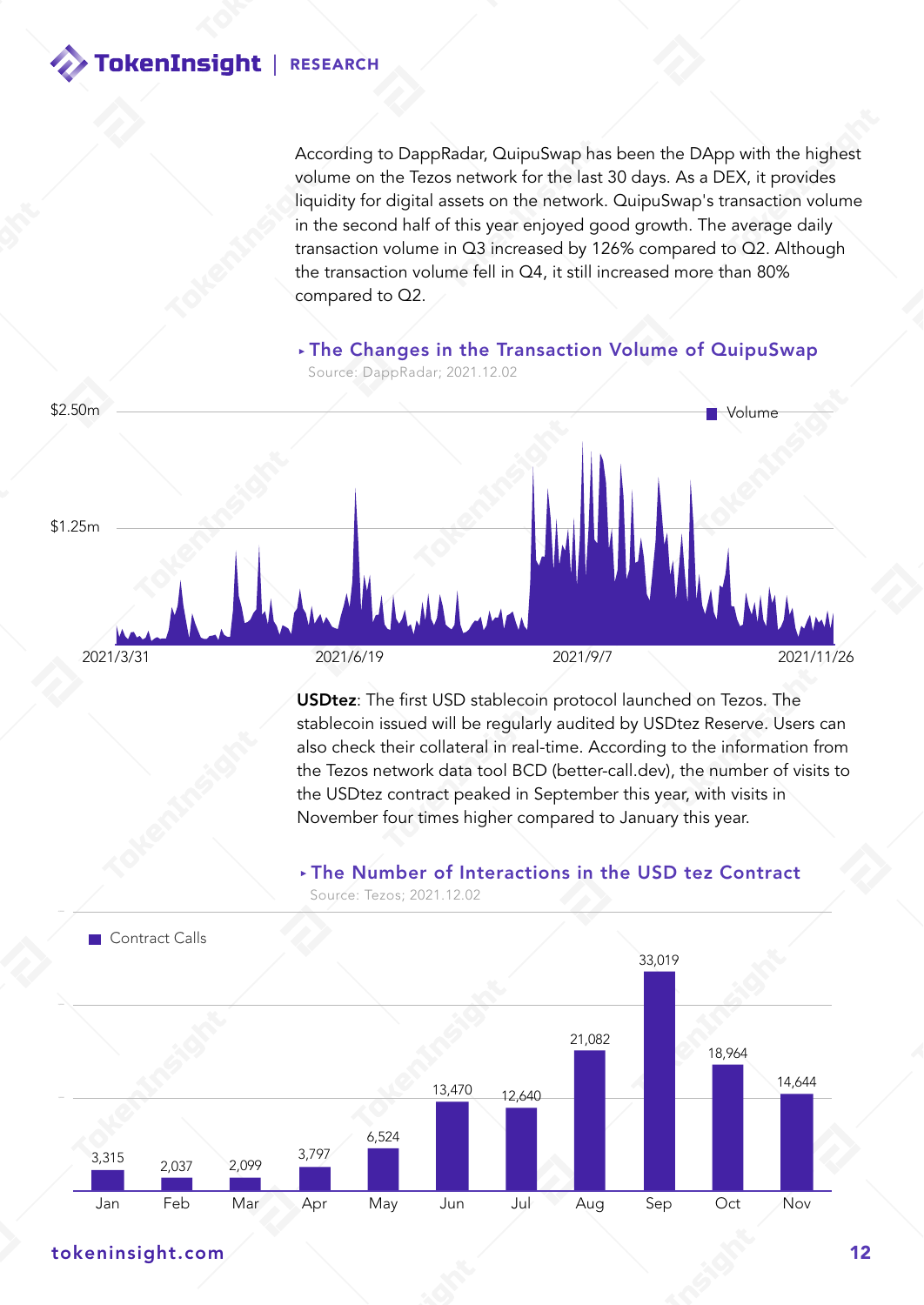DOGAMÍ: an NFT game where players can adopt, raise, and play with their collected 3D dog NFTs to earn \$DOGA.

In December 2021, DOGAMÍ announced that it has secured \$6 Million in funding from Animoca Brands, Blockchain Founder Fund, XAnge, Ghaf Capital, and Draper Goren Holm, with angel investors such as Sebastien Borget, co-founder of The Sandbox.

In Q1 of 2022, the first NFT sale of DOGAMÍ will be introduced by the team, with the launch of \$DOGA token. In the spring of 2022, the beta version of the game will go live, featuring functions such as farming and \$DOGA staking. During Q3 of the same year, the mobile version of the game will be deployed to build the Petaverse, turning the bridging between Ethereum and Tezos into reality.

As of January 15th, 2022, DOGAMÍ has more than 29,000 followers on its official Twitter with more than 50,000 members in its Discord group.

#### Assets on the Tezos Blockchain

The total value of digital assets on public chain is an important indicator of ecological construction. Enough digital assets on the chain are a prerequisite for application development. As of November 27, 2021, the Tezos network had 876 BTC (tzBTC), 560 ETH, and 7,799,259 USD stablecoins, according to data presented by Baking Bad. Despite the upward trend in protocol development, the size of assets in the Tezos network is relatively small compared to public chains such as ETH and Solana.

#### **‣**Assets on the Tezos Blockchain

Source: Tezos; TokenInsight

| Collateral<br>Assets | Token         | Number    |  |
|----------------------|---------------|-----------|--|
| <b>BTC</b>           | tzBTC         | 876       |  |
| <b>ETH</b>           | tzETH         | 560       |  |
| <b>USD</b>           | <b>USDtez</b> | 1,512,972 |  |
|                      | kUSD          | 6,286,287 |  |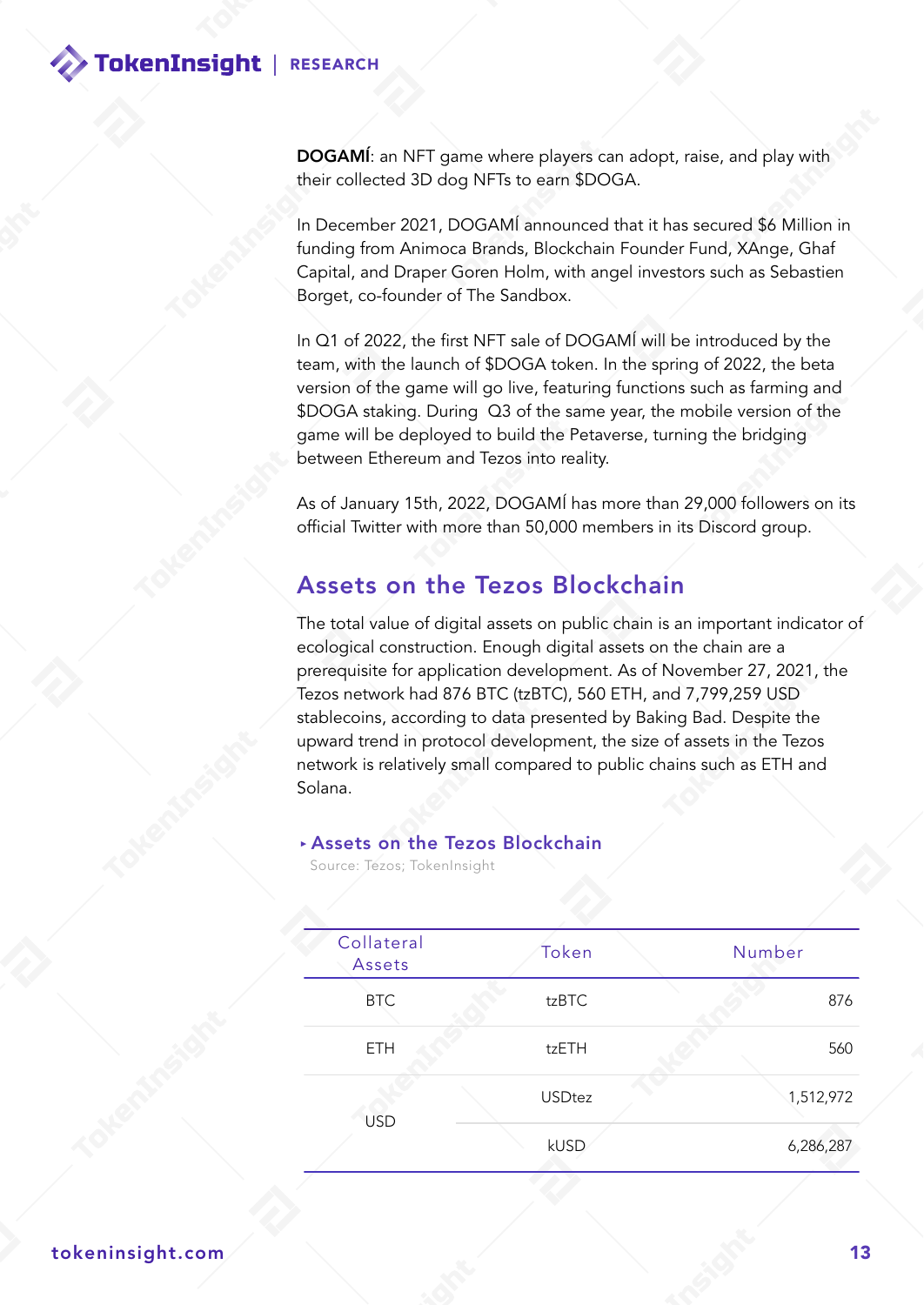#### The Tezos Development in the NFT Field

In the first half of 2021, the digital asset market has undergone notable adjustments. The overall market value has dropped by more than 30%. In contrast, in the second half of the year, the NFT sector has recorded great growth.

In the second half of 2021, the performance of Tezos in the NFT sector was noticeable. For example, Hic et nunc, objkt.com, and other applications have maintained continuous growth in their transaction volume and user base for the past three months. POS-based Tezos is labeled as an ecofriendly blockchain that fits well with many artists' needs. At the same time, low gas fees and better computing power allow users to trade NFT at a low cost. The protocol has incubated many NFT projects in 2021, such as hic et nunc, objkt.com, Kalamint, etc. At the same time, it has partnered with the Grammys, Red Bull Racing, and McLaren Racing to enrich the NFT ecosystem.

According to DappRadar, TokenInsight selected the top 10 NFT projects on public chains such as Solana, BSC, and Polygon with the highest number of users for the last 30 days, comparing them with hic et nunc and objkt.com. The number of users and transaction volume of hic et nunc and objkt.com were acceptable among these projects.



#### **‣**The Comparison of NFT Projects

Source: Tezos; TokenInsight; 2021.12.02

tokeninsight.com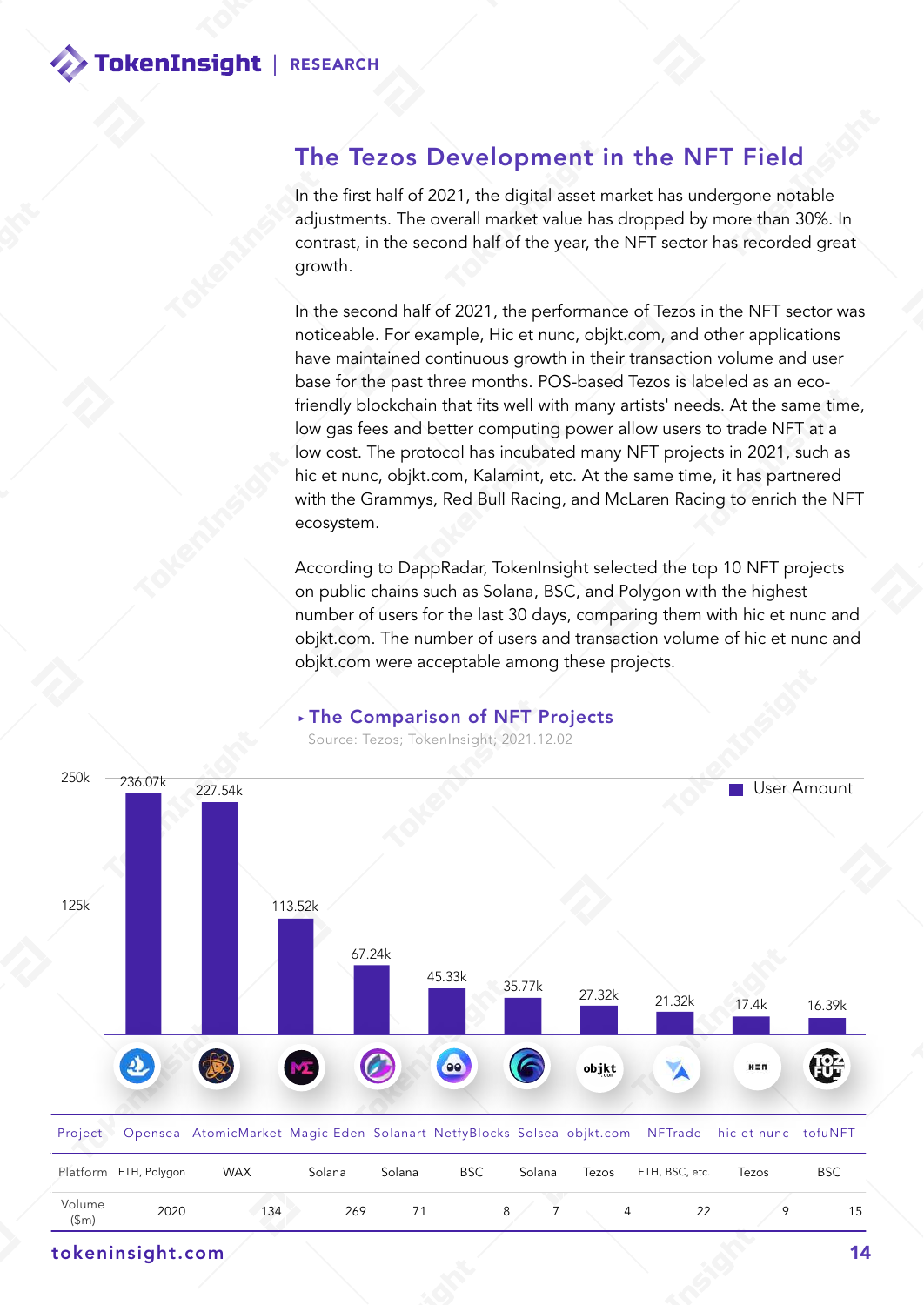#### Social Media and Community

As of November 26, 2021, the Twitter account @tezos and the r/tezos Reddit thread have 219,000 and 64,185 followers respectively with an English Tezos Telegram group of 10,309 members. Users who ask questions will get responses from community members.

#### **‣**The Number of Followers in Social Media Channels

Source: TokenInsight

| Social Media | Followers |         |
|--------------|-----------|---------|
| Twitter      |           | 219,000 |
| Telegram     |           | 10,309  |
| Reddit       |           | 64,185  |

#### **Competitors**

According to DeFi LIama, as of December 1 2021, Tezos has fewer DeFi protocols and TVL on-chain relative to public chains such as Ethereum and BSC. The LPOS and self-amendment mechanisms of Tezos in its whitepaper were innovative when they were introduced. Today, other public chains also build upon the POS mechanism with corresponding innovations, such as the Proof of Stake Authority (POSA) from BSC and Proof of History (POH) from Solana.

At the same time, as the development language of Tezos, Michelson is constructive to enhancing smart contract security but makes the cost of the bridge to Tezos much higher due to compatibility issues with Ethereum

#### **‣**The Comparison of the Development Between Public **Chains**

Source: DeFi LIama, DappRadar

| Chain                  | ETH     | <b>BSC</b> | EOS     | Polygon | Tezos   | OKExChain | Solana |
|------------------------|---------|------------|---------|---------|---------|-----------|--------|
| Number of<br>Protocols | 2,927   | 2,814      | 578     | 137     | 46      | 35        | 32     |
| $TVL(\$)$              | 180.84b | 19.06b     | 144.18m | 4.92b   | 124.78m | 290m      | 14.78b |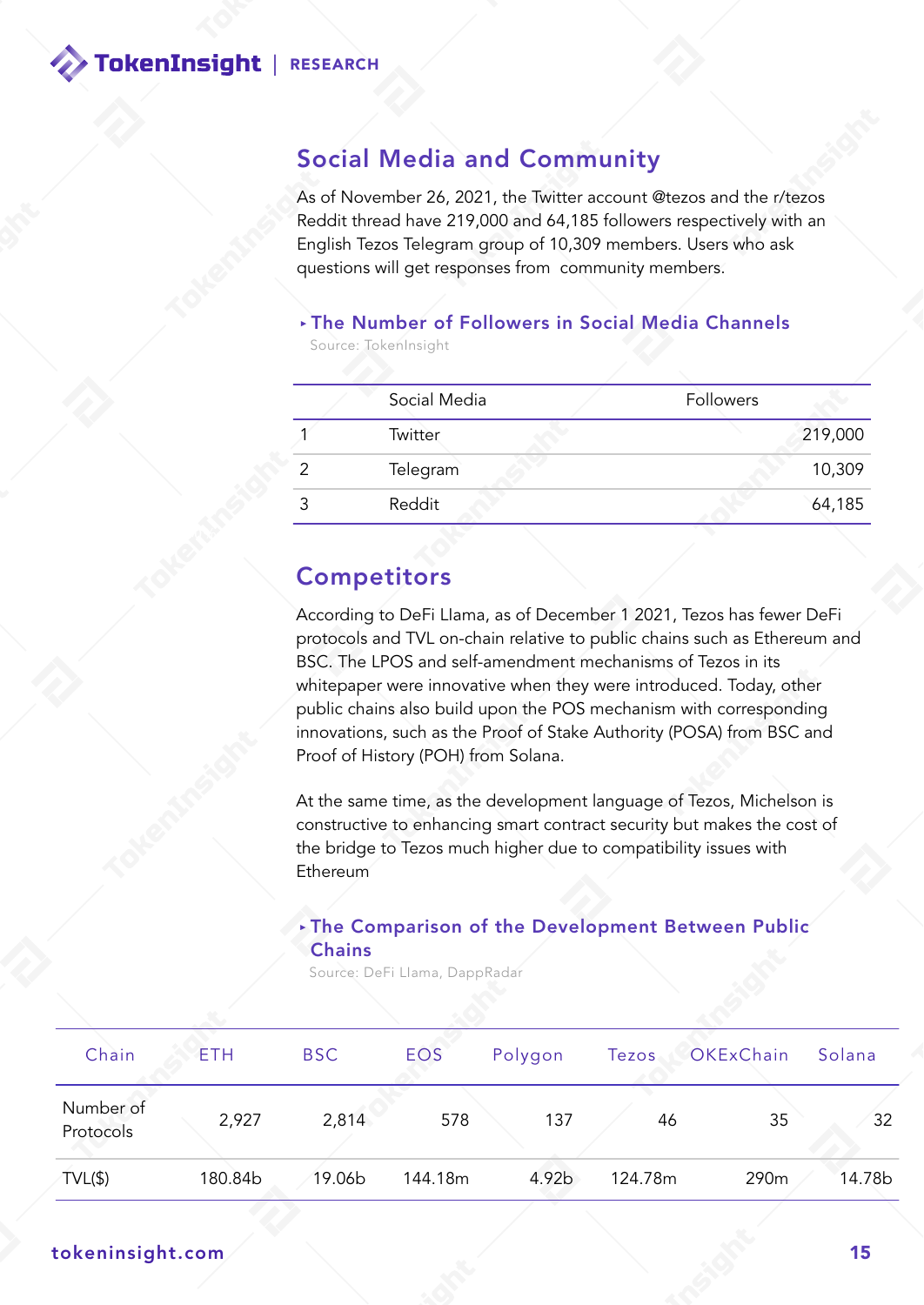#### **SUMMARY**

Tezos, as a self-amending public chain, has been operating in a stable manner since its launch in 2018, with proposals for network upgrades proceeding smoothly, incorporating amendments (such as increasing gas limits, reducing storage costs, etc), raising the network operation efficiency. The Tezos ecosystem has yet to experience a hard fork, which shows the effectiveness of the self-amendment mechanism. With the LPOS mechanism, the overall development of Tezos is in line with the vision for public chains in its whitepaper.

#### **‣**The Network Condition of Tezos: Q3 VS Q2

Source: TokenInsight



progress in the NFT sector. In 2021, with the help of the foundation, the Tezos ecosystem established partnerships with the Grammys, Red Bull Racing, and other institutions to launch NFT products. Besides, its onchain applications such as objkt.com, hic et nunc, and other projects are at the forefront of the industry in terms of their transaction volume and user activity. According to DeFi LIama, as of November 28, 2021, Tezos ranks 33rd in terms of its on-chain asset scale among public chain networks.

#### **‣**The TVL of Public Chains

Source: DeFi LIama